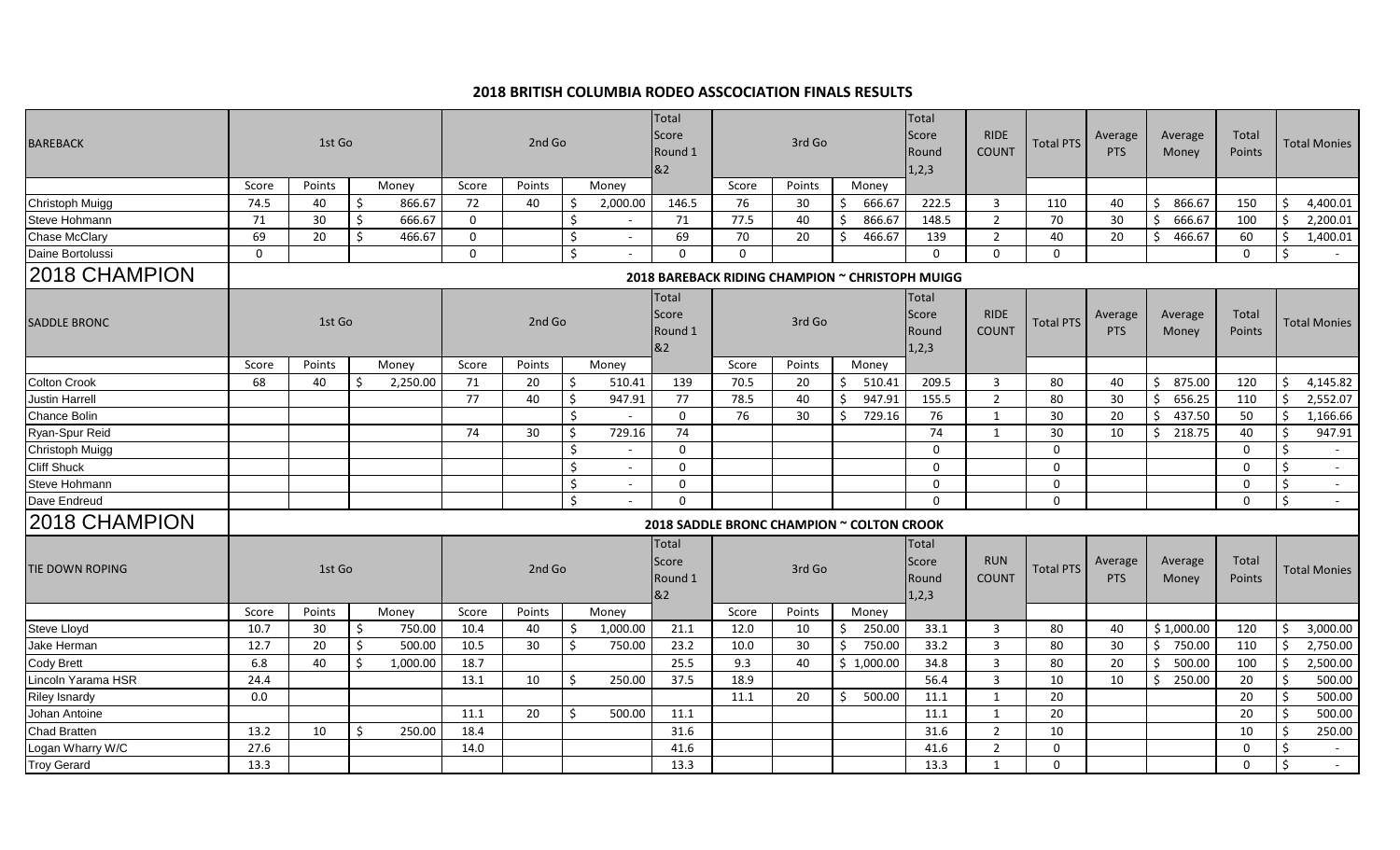| Kyle Bell              |       |        |    |          |       |        |    |          |                                        |                                                    |        |     |            | $\mathbf 0$                        | 0                           | 0                |                       |                  | $\mathbf 0$            | \$ | $\sim$              |
|------------------------|-------|--------|----|----------|-------|--------|----|----------|----------------------------------------|----------------------------------------------------|--------|-----|------------|------------------------------------|-----------------------------|------------------|-----------------------|------------------|------------------------|----|---------------------|
| <b>Cody Bratten</b>    |       |        |    |          |       |        |    |          |                                        |                                                    |        |     |            | $\Omega$                           | $\mathbf 0$                 | $\Omega$         |                       |                  | $\mathbf 0$            | \$ | $\sim$              |
| Clayton Freemantle     |       |        |    |          |       |        |    |          |                                        |                                                    |        |     |            | $\Omega$                           | $\mathbf 0$                 | $\mathbf 0$      |                       |                  | 0                      | \$ | $\sim$              |
| 2018 CHAMPION          |       |        |    |          |       |        |    |          |                                        | 2018 TIE DOWN ROPING CHAMPION ~ STEVE LLOYD        |        |     |            |                                    |                             |                  |                       |                  |                        |    |                     |
| <b>JUNIOR STEERS</b>   |       | 1st Go |    |          |       | 2nd Go |    |          | <b>Total</b><br>Score<br>Round 1<br>&2 |                                                    | 3rd Go |     |            | Total<br>Score<br>Round<br>1, 2, 3 | <b>RUN</b><br><b>COUNT</b>  | <b>Total PTS</b> | Average<br><b>PTS</b> | Average<br>Money | Total<br><b>Points</b> |    | <b>Total Monies</b> |
|                        | Score | Points |    | Money    | Score | Points |    | Money    |                                        | Score                                              | Points |     | Money      |                                    |                             |                  |                       |                  |                        |    |                     |
| <b>Landon Horsley</b>  | 74.5  | 30     | \$ | 300.00   |       |        |    |          | 74.5                                   | 78.0                                               | 40     | -S  | 400.00     | 152.5                              | 2                           | 70               | 30                    | Ŝ.<br>300.00     | 100                    | \$ | 1,000.00            |
| <b>Issac Janzen</b>    |       |        |    |          | 73    | 25     | Ŝ. | 250.00   | 73                                     | 75.5                                               | 30     | -Ś  | 300.00     | 148.5                              | $\overline{2}$              | 55               | 20                    | Ŝ.<br>200.00     | 75                     | -Ś | 750.00              |
| <b>Justin Harris</b>   | 69    | 10     | \$ | 100.00   | 69    |        |    |          | 138                                    | 72.0                                               | 15     | \$. | 150.00     | 210                                | 3                           | 25               | 40                    | 400.00<br>Ŝ.     | 65                     | Ŝ. | 650.00              |
| Clay Gordon            | 77    | 40     | \$ | 400.00   |       |        |    |          | 77                                     | 67.0                                               |        |     |            | 144                                | $\overline{2}$              | 40               | 5                     | \$<br>50.00      | 45                     | \$ | 450.00              |
| <b>Wyatt Smith</b>     |       |        |    |          | 74    | 40     | Ŝ. | 400.00   | 74                                     | 65.0                                               |        |     |            | 139                                | $\overline{2}$              | 40               |                       |                  | 40                     | Š. | 400.00              |
| Cole McKay             | 72    | 20     | \$ | 200.00   | 72    | 10     | \$ | 100.00   | 144                                    |                                                    |        |     |            | 144                                | 2                           | 30               | 5                     | 50.00<br>\$      | 35                     | \$ | 350.00              |
| Colby McCullough       |       |        |    |          | 71.5  |        |    |          | 71.5                                   | 72.0                                               | 15     | Ŝ.  | 150.00     | 143.5                              | $\overline{2}$              | 15               |                       |                  | $\mathbf 0$            | \$ | 150.00              |
| Flint Gordon           | 67    |        |    |          | 73    | 25     | Ś  | 250.00   | 140                                    |                                                    |        |     |            | 140                                | $\overline{2}$              | 25               |                       |                  | 0                      | -Ś | 250.00              |
| Eric O'flynn           | 66    |        |    |          |       |        |    |          | 66                                     | 65.0                                               |        |     |            | 131                                | $\overline{2}$              | $\mathbf 0$      |                       |                  | $\mathbf 0$            | Ś. |                     |
| Wyatt McCullough       |       |        |    |          |       |        |    |          | $\mathbf 0$                            | 65.0                                               |        |     |            | 65                                 | 1                           | $\mathbf 0$      |                       |                  | $\mathbf 0$            | Ŝ. | $\sim$              |
| <b>Spencer Lewis</b>   |       |        |    |          |       |        |    |          | $\mathbf 0$                            |                                                    |        |     |            | $\mathbf 0$                        | 0                           | $\mathbf 0$      |                       |                  | $\mathbf 0$            | \$ | $\sim$              |
| Kolby Turmel           |       |        |    |          |       |        |    |          | $\Omega$                               |                                                    |        |     |            | $\Omega$                           | $\mathbf 0$                 | $\mathbf 0$      |                       |                  | $\mathbf 0$            | \$ | $\sim$              |
| 2018 CHAMPION          |       |        |    |          |       |        |    |          |                                        | 2018 JUNIOR STEER RIDING CHAMPION ~ LANDON HORSLEY |        |     |            |                                    |                             |                  |                       |                  |                        |    |                     |
| <b>STEER WRESTLING</b> |       | 1st Go |    |          |       | 2nd Go |    |          | Total<br>Score<br>Round 1<br>82        |                                                    | 3rd Go |     |            | Total<br>Score<br>Round<br>1,2,3   | <b>RIDE</b><br><b>COUNT</b> | <b>Total PTS</b> | Average<br><b>PTS</b> | Average<br>Money | Total<br>Points        |    | <b>Total Monies</b> |
|                        | Score | Points |    | Money    | Score | Points |    | Money    |                                        | Score                                              | Points |     | Money      |                                    |                             |                  |                       |                  | 0                      |    |                     |
| Norman Breen           | 4.0   | 40     | \$ | 1,000.00 | 8.2   | 20     | Ŝ. | 500.00   | 12.2                                   |                                                    |        |     |            | 12.2                               | $\overline{2}$              | 60               | 20                    | 500.00<br>S.     | 80                     | Ŝ. | 2,000.00            |
| <b>JD Hays</b>         | 18.7  |        |    |          | 15.0  |        |    |          | 33.7                                   | 3.9                                                | 40     |     | \$1,000.00 | 37.6                               | 3                           | 40               | 30                    | 750.00<br>Ŝ.     | 70                     | Ŝ. | 1,750.00            |
| Lincoln Yarama HSR     | 10.0  | 10     | \$ | 250.00   |       |        |    |          | 10                                     | 6.7                                                | 30     | Ŝ.  | 750.00     | 16.7                               | $\overline{2}$              | 40               | 10                    | Ŝ.<br>250.00     | 50                     | Ŝ. | 1,250.00            |
| Riley Isnardy W/C      | 13.1  |        |    |          | 14.5  |        |    |          | 27.6                                   | 7.0                                                | 20     | -Ś  | 500.00     | 34.6                               | $\overline{3}$              | 20               | 40                    | \$1,000.00       | 60                     | Ŝ. | 1,500.00            |
| Mike Gill              |       |        |    |          | 4.6   | 40     | Ŝ. | 1,000.00 | 4.6                                    |                                                    |        |     |            | 4.6                                | 1                           | 40               |                       |                  | 40                     | Ś. | 1,000.00            |
| Ryan Culligan          | 5.7   | 30     | Ŝ. | 750.00   |       |        |    |          | 5.7                                    |                                                    |        |     |            | 5.7                                | 1                           | 30               |                       |                  | 30                     | Ŝ. | 750.00              |
| Ryan Spur-Reid         |       |        |    |          | 6.7   | 30     | Ŝ. | 750.00   | 6.7                                    |                                                    |        |     |            | 6.7                                | 1                           | 30               |                       |                  | 30                     | Š. | 750.00              |
| <b>Cody Brett</b>      | 6.7   | 20     | -Ś | 500.00   |       |        |    |          | 6.7                                    |                                                    |        |     |            | 6.7                                | 1                           | 20               |                       |                  | 20                     | Ś  | 500.00              |
| Cole Harris            |       |        |    |          | 9.1   | 10     | Ŝ. | 250.00   | 9.1                                    |                                                    |        |     |            | 9.1                                | 1                           | 10               |                       |                  | 10                     | -Ś | 250.00              |
| <b>Wyatt Reid</b>      |       |        |    |          |       |        |    |          | $\Omega$                               | 8.7                                                | 10     | -Ś  | 250.00     | 8.7                                | 1                           | 10               |                       |                  | 10                     | Ŝ. | 250.00              |
| <b>Dustin Reid</b>     |       |        |    |          |       |        |    |          | $\Omega$                               | 30.0                                               |        |     |            | 30.0                               | 1                           | $\mathbf{0}$     |                       |                  | $\Omega$               | Ŝ. |                     |
| Colton Wardrop         |       |        |    |          | 11.8  |        |    |          | 11.8                                   |                                                    |        |     |            | 11.8                               | 1                           | $\Omega$         |                       |                  | $\Omega$               | Ś. | $\sim$              |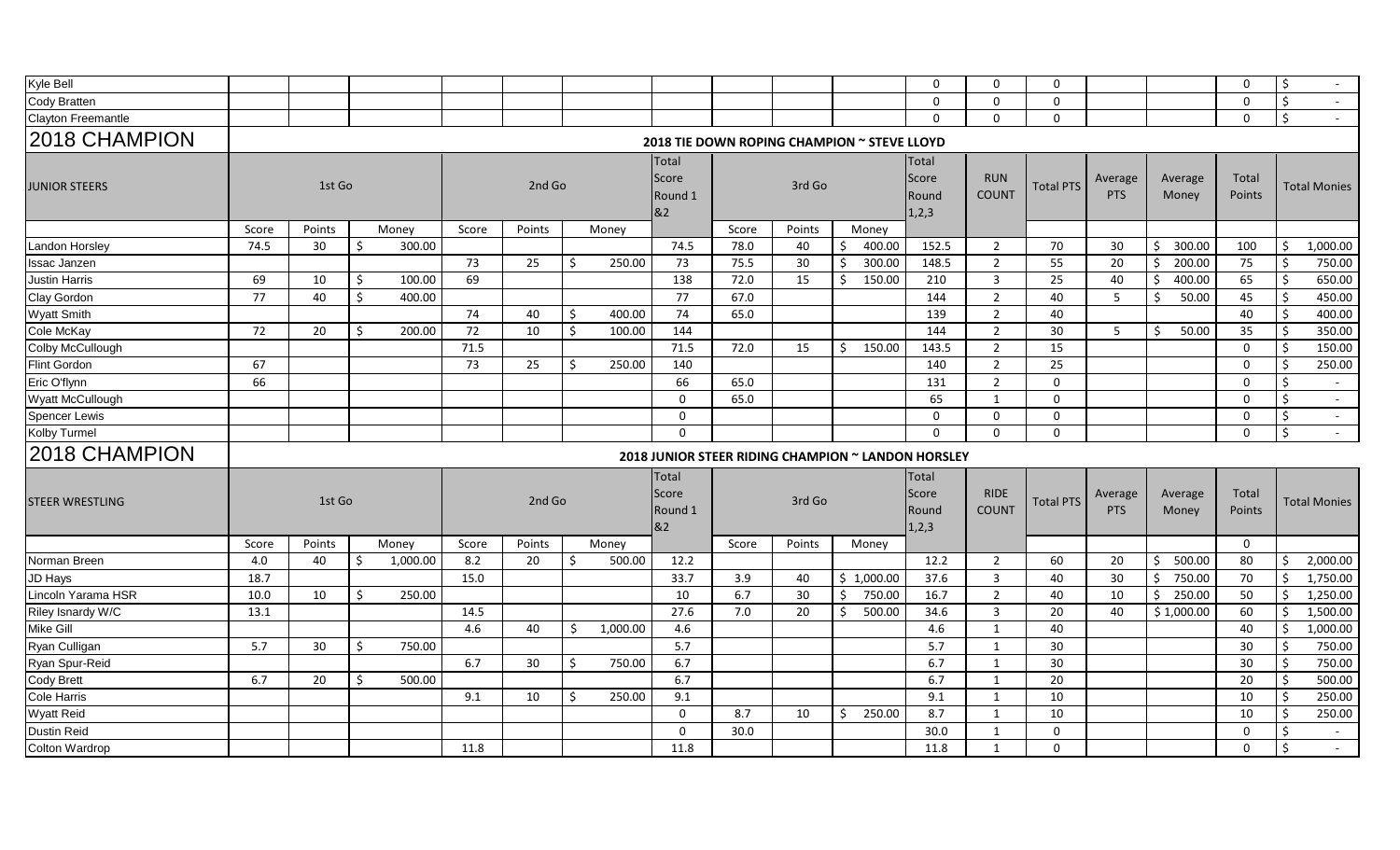| 2018 CHAMPION           | 2018 STEER WRESTLING CHAMPION ~ NORMAN BREEN & JD HAYS |        |    |          |        |        |         |                                        |                        |        |        |                                                   |                            |                            |                       |                       |                  |                     |                           |
|-------------------------|--------------------------------------------------------|--------|----|----------|--------|--------|---------|----------------------------------------|------------------------|--------|--------|---------------------------------------------------|----------------------------|----------------------------|-----------------------|-----------------------|------------------|---------------------|---------------------------|
| <b>OPEN BREAKAWAY</b>   |                                                        | 1st Go |    | 2nd Go   |        |        |         | <b>Total</b><br>Score<br>Round 1<br>82 |                        | 3rd Go |        | <b>Total</b><br>Score<br>Round<br>1,2,3           | <b>RUN</b><br><b>COUNT</b> |                            | Average<br><b>PTS</b> | Average<br>Money      | Total<br>Points  | <b>Total Monies</b> |                           |
|                         | Score                                                  | Points |    | Money    | Score  | Points |         | Money                                  |                        | Score  | Points | Money                                             |                            |                            |                       |                       |                  |                     |                           |
| Kirstin Lougheed        | 3.6                                                    | 20     | \$ | 500.00   | 5.1    | 20     | -Ś      | 500.00                                 | 8.7                    | 3.5    | 25     | 625.00<br>S                                       | 12.2                       | $\overline{3}$             | 65                    | 40                    | \$1,000.00       | 105                 | \$<br>2,625.00            |
| Carson Weaver           | 3.9                                                    | 10     | Ŝ. | 250.00   | 4.6    | 30     | -Ś      | 750.00                                 | 8.5                    | 12.2   | 5      | 125.00<br>\$.                                     | 20.7                       | $\overline{3}$             | 45                    | 30                    | \$<br>750.00     | 75                  | 1,875.00<br><sup>\$</sup> |
| Denise Swampy           | 3.4                                                    | 30     | Ŝ. | 750.00   |        |        |         |                                        | 3.4                    | 3.5    | 25     | 625.00                                            | 6.9                        | $\overline{2}$             | 55                    | 10                    | Ŝ.<br>250.00     | 65                  | <sup>\$</sup><br>1,625.00 |
| <b>Allison Everett</b>  | 13.0                                                   |        |    |          |        |        |         |                                        | 13                     | 3.3    | 40     | \$1,000.00                                        | 16.3                       | $\overline{2}$             | 40                    |                       |                  | 40                  | Ś<br>1,000.00             |
| Keri Mikkelsen          | 3.1                                                    | 40     | -Ś | 1,000.00 |        |        |         |                                        | 3.1                    |        |        |                                                   | 3.1                        | 1                          | 40                    |                       |                  | 40                  | 1,000.00                  |
| Cassidy Evenson         |                                                        |        |    |          | 3.8    | 40     | -Ś      | 1,000.00                               | 3.8                    |        |        |                                                   | 3.8                        | 1                          | 40                    |                       |                  | 40                  | 1,000.00<br>Ŝ.            |
| Katrina Ilnicki         | 4.2                                                    |        |    |          | 12.0   |        |         |                                        | 16.2                   | 12.2   | -5     | 125.00<br>Ś.                                      | 28.4                       | $\overline{3}$             | -5                    | 20                    | 500.00<br>\$     | 25                  | Ś<br>625.00               |
| Andy Copeland           |                                                        |        |    |          | 7.4    | 10     | $\zeta$ | 250.00                                 | 7.4                    | 15.1   |        |                                                   | 22.5                       | $\overline{2}$             | 10                    |                       |                  | 10                  | -Ś<br>250.00              |
| <b>Wyatte Copeland</b>  | 12.4                                                   |        |    |          | 13.4   |        |         |                                        | 25.8                   |        |        |                                                   | 25.8                       | 2                          | $\Omega$              |                       |                  | $\mathbf 0$         | Ŝ.                        |
| <b>Barb Beers</b>       |                                                        |        |    |          |        |        |         |                                        | $\Omega$               |        |        |                                                   | $\Omega$                   | $\Omega$                   | $\Omega$              |                       |                  | $\mathbf 0$         | \$<br>$\sim$              |
| Alyson Schuk            | 5.0                                                    |        |    |          |        |        |         |                                        | 5                      |        |        |                                                   | 5                          | 1                          | $\Omega$              |                       |                  | $\mathbf 0$         | Ŝ.<br>$\sim$              |
| Debbie Freemantle       | 5.3                                                    |        |    |          |        |        |         |                                        | 5.3                    |        |        |                                                   | 5.3                        | 1                          | $\Omega$              |                       |                  | $\Omega$            | <sup>\$</sup>             |
| 2018 CHAMPION           |                                                        |        |    |          |        |        |         |                                        |                        |        |        | 2018 BREAKAWAY ROPING CHAMPION ~ KIRSTIN LOUGHEED |                            |                            |                       |                       |                  |                     |                           |
|                         |                                                        |        |    |          |        |        |         |                                        | <b>Total</b>           |        |        |                                                   | Total                      |                            |                       |                       |                  |                     |                           |
| <b>LADIES BARRELS</b>   |                                                        | 1st Go |    |          |        | 2nd Go |         |                                        | Score<br>Round 1<br>82 |        | 3rd Go |                                                   | Score<br>Round<br>1,2,3    | <b>RUN</b><br><b>COUNT</b> | <b>Total PTS</b>      | Average<br><b>PTS</b> | Average<br>Money | Total<br>Points     | <b>Total Monies</b>       |
|                         | Score                                                  | Points |    | Money    | Score  | Points |         | Money                                  |                        | Score  | Points | Money                                             |                            |                            |                       |                       |                  |                     |                           |
| <b>Brooke Wills</b>     | 16.5                                                   | 40     | -Ś | 1,000.00 | 16.48  | 40     | -S      | 1,000.00                               | 32.98                  | 16.314 | 40     | \$1,000.00                                        | 49.294                     | $\overline{3}$             | 120                   | 40                    | \$1,000.00       | 160                 | Ŝ.<br>4,000.00            |
| Carli Wardrop           | 16.966                                                 | 30     | Ŝ. | 750.00   | 16.954 | 30     | -Ś      | 750.00                                 | 33.92                  | 16.568 | 30     | 750.00<br>Ś.                                      | 50.488                     | $\overline{3}$             | 90                    | 30                    | Ś.<br>750.00     | 120                 | 3,000.00<br><sup>\$</sup> |
| Ginelle Leblanc         | 17.21                                                  | 10     | \$ | 250.00   | 17.185 |        |         |                                        | 34.395                 | 16.885 | 20     | Ś<br>500.00                                       | 51.28                      | $\overline{3}$             | 30                    | 20                    | Ŝ.<br>500.00     | 50                  | 1,250.00<br>Ŝ.            |
| <b>Frances Fox</b>      | 17.067                                                 | 20     | Ŝ. | 500.00   | 17.07  | 10     | -Ś      | 250.00                                 | 34.137                 | 17.374 |        |                                                   | 51.511                     | $\overline{3}$             | 30                    | 10                    | Ŝ.<br>250.00     | 40                  | Ŝ.<br>1,000.00            |
| Laura James             | 17.411                                                 |        |    |          | 17.285 |        |         |                                        | 34.696                 | 17.096 | 10     | 250.00<br>\$.                                     | 51.792                     | $\overline{3}$             | 10                    |                       |                  | 10                  | 250.00                    |
| Caitlin Olson           | 17.24                                                  |        |    |          | 17.396 |        |         |                                        | 34.636                 | 17.288 |        |                                                   | 51.924                     | $\overline{3}$             | $\Omega$              |                       |                  | $\mathbf 0$         | Ś                         |
| Debbie Roch             | 17.457                                                 |        |    |          | 17.390 |        |         |                                        | 34.847                 | 17.170 |        |                                                   | 52.017                     | $\overline{3}$             | $\Omega$              |                       |                  | $\mathbf 0$         | Ś.                        |
| Nevada Dynneson HSR     | 17.516                                                 |        |    |          | 17.068 | 20     | ς.      | 500.00                                 | 34.584                 | 17.717 |        |                                                   | 52.301                     | 3                          | 20                    |                       |                  | 20                  | 500.00<br>Ŝ.              |
| Joleen Seitz W/C        | 17.241                                                 |        |    |          | 17.966 |        |         |                                        | 35.207                 | 17.781 |        |                                                   | 52.988                     | 3                          | $\Omega$              |                       |                  | $\mathbf 0$         | \$                        |
| McKenzie Wills          | 17.265                                                 |        |    |          | 17.429 |        |         |                                        | 34.694                 | 22.346 |        |                                                   | 57.04                      | $\overline{3}$             | $\Omega$              |                       |                  | $\mathbf 0$         | \$<br>$\sim$              |
| <b>Krystal Campbell</b> | 22.557                                                 |        |    |          | 23.066 |        |         |                                        | 45.623                 | 22.200 |        |                                                   | 67.823                     | $\overline{3}$             | $\Omega$              |                       |                  | $\mathbf 0$         | Ś<br>$\sim$               |
| Keri Mikkelsen          |                                                        |        |    |          | 22.462 |        |         |                                        | 22.462                 | 17.925 |        |                                                   | 40.387                     | $\overline{2}$             | $\Omega$              |                       |                  | $\Omega$            | Ś.<br>$\sim$              |
| 2018 CHAMPION           |                                                        |        |    |          |        |        |         |                                        |                        |        |        | 2018 LADIES BARREL RACING CHAMPION ~ BROOKE WILLS |                            |                            |                       |                       |                  |                     |                           |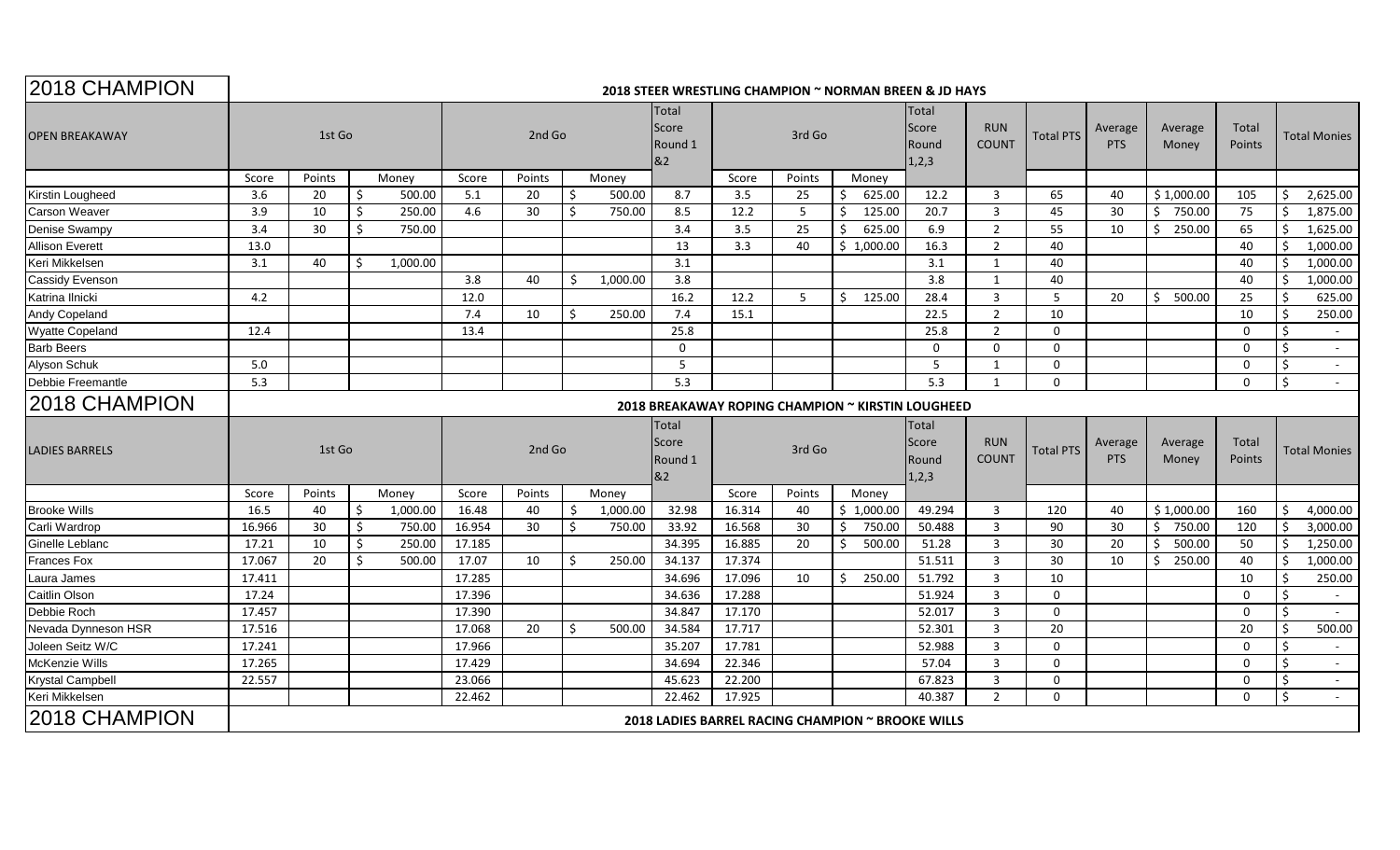| JUNIOR BARRELS            |        | 1st Go |    |        | 2nd Go |        |    |        | Total<br>Score<br>Round 1<br>82                       | 3rd Go |        |    | Total<br>Score<br>Round<br>1,2,3 | <b>RUN</b><br><b>COUNT</b> | <b>Total PTS</b> | Average<br><b>PTS</b> | Average<br>Money      | Total<br>Points  |                 | Total Monies        |                     |
|---------------------------|--------|--------|----|--------|--------|--------|----|--------|-------------------------------------------------------|--------|--------|----|----------------------------------|----------------------------|------------------|-----------------------|-----------------------|------------------|-----------------|---------------------|---------------------|
|                           | Score  | Points |    | Money  | Score  | Points |    | Money  |                                                       | Score  | Points |    | Money                            |                            |                  |                       |                       |                  |                 |                     |                     |
| <b>Reese Rivet</b>        | 17.262 | 30     | \$ | 300.00 | 17.123 | 30     | \$ | 300.00 | 34.385                                                | 17.134 | 20     | Ś  | 200.00                           | 51.519                     | 3                | 80                    | 40                    | 400.00<br>\$     | 120             | Ŝ.                  | 1,200.00            |
| Alison Hampton            | 17.519 | 20     | \$ | 200.00 | 17.057 | 40     | \$ | 400.00 | 34.576                                                | 17.228 | 10     | -Ś | 100.00                           | 51.804                     | $\mathbf{3}$     | 70                    | 30                    | 300.00<br>Ŝ.     | 100             | \$                  | 1,000.00            |
| Taya Hamming              | 17.733 |        |    |        | 17.255 | 10     | Ś  | 100.00 | 34.988                                                | 17.001 | 30     | Ś. | 300.00                           | 51.989                     | 3                | 40                    | 15                    | 200.00<br>S.     | 55              | Ŝ.                  | 600.00              |
| <b>Bittany Olleberger</b> | 17.141 | 40     | Ŝ. | 400.00 | 17.506 |        |    |        | 34.647                                                | 17.350 |        |    |                                  | 51.997                     | $\overline{3}$   | 40                    | 15                    | Ŝ.<br>100.00     | 55              | Ŝ.                  | 500.00              |
| <b>Brittany Macdonald</b> | 17.795 |        |    |        | 17.395 |        |    |        | 35.19                                                 | 17.353 |        |    |                                  | 52.543                     | 3                | $\Omega$              |                       |                  | $\mathbf 0$     | $\mathsf{S}$        | $\sim$              |
| <b>Brianna Billy</b>      | 17.531 | 10     | Ŝ. | 100.00 | 17.537 |        |    |        | 35.068                                                | 17.840 |        |    |                                  | 52.908                     | $\overline{3}$   | 10                    |                       |                  | 10              | Ŝ.                  | 100.00              |
| <b>Taylan James</b>       | 17.644 |        |    |        | 17.89  |        |    |        | 35.534                                                | 17.829 |        |    |                                  | 53.363                     | 3                | $\mathbf{0}$          |                       |                  | $\mathbf 0$     | Ŝ.                  |                     |
| <b>Tatum Long</b>         | 17.831 |        |    |        | 17.88  |        |    |        | 35.711                                                | 18.059 |        |    |                                  | 53.77                      | $\overline{3}$   | $\Omega$              |                       |                  | $\Omega$        | $\mathsf{S}$        | $\sim$              |
| <b>Riley Beier</b>        | 18.435 |        |    |        | 18.257 |        |    |        | 36.692                                                | 18.168 |        |    |                                  | 54.86                      | $\overline{3}$   | $\mathbf{0}$          |                       |                  | $\mathbf 0$     | Ŝ.                  |                     |
| Shaylynn Osterman         | 22.011 |        |    |        | 17.184 | 20     | \$ | 200.00 | 39.195                                                | 16.688 | 40     | S. | 400.00                           | 55.883                     | $\overline{3}$   | 60                    |                       |                  | 60              | $\ddot{\mathsf{S}}$ | 600.00              |
| Marika Van Tunen          | 17.695 |        |    |        | 23.024 |        |    |        | 40.719                                                | 17.505 |        |    |                                  | 58.224                     | $\overline{3}$   | $\Omega$              |                       |                  | $\mathbf 0$     | Ŝ.                  | $\sim$              |
| Camryn Mitchell           |        |        |    |        | 17.739 |        |    |        | 17.739                                                | 17.837 |        |    |                                  | 35.576                     | 2                | $\Omega$              |                       |                  | 0               | \$                  | $\sim$              |
| 2018 CHAMPION             |        |        |    |        |        |        |    |        | 2018 JUNIOR BARREL RACING CHAMPION ~ REESE RIVET      |        |        |    |                                  |                            |                  |                       |                       |                  |                 |                     |                     |
|                           |        |        |    |        |        |        |    |        | Total                                                 |        |        |    |                                  | Total                      |                  |                       |                       |                  |                 |                     |                     |
|                           |        |        |    |        |        |        |    |        | Score                                                 |        |        |    |                                  | Score                      | <b>RUN</b>       |                       |                       |                  |                 |                     | <b>Total Monies</b> |
| <b>PEEWEE BARRELS</b>     |        | 1st Go |    |        |        | 2nd Go |    |        | Round 1<br>82                                         |        | 3rd Go |    |                                  | Round<br>1,2,3             | COUNT            | <b>Total PTS</b>      | Average<br><b>PTS</b> | Average<br>Money | Total<br>Points |                     |                     |
|                           | Score  | Points |    | Money  | Score  | Points |    | Money  |                                                       | Score  | Points |    | Money                            |                            |                  |                       |                       |                  |                 |                     |                     |
| <b>Macey Freemantle</b>   | 17.745 | 30     | -S | 153.75 | 17.901 | -20    | Ŝ. | 102.50 | 35.646                                                | 18.798 | 20     | -S | 102.50                           | 54.444                     | 3                | 70                    | 40                    | 205.00<br>S.     | 110             | Ŝ.                  | 563.75              |
| Ella-Mae Stevenson        | 18.687 | 20     | \$ | 102.50 | 18.445 | 10     | \$ | 51.25  | 37.132                                                | 18.405 | 40     | Ś. | 205.00                           | 55.537                     | 3                | 70                    | 30                    | 153.75<br>\$     | 100             | Ŝ.                  | 512.50              |
| Ashlyn Wade               | 17.433 | 40     | Ŝ. | 205.00 | 17.262 | 40     | Ŝ. | 205.00 | 34.695                                                |        |        |    |                                  | 34.695                     | $\overline{2}$   | 80                    |                       |                  | 80              | Ŝ.                  | 410.00              |
| Kaitlyn Lulua             | 18.887 | 10     | Ŝ. | 51.25  | 19.019 |        |    |        | 37.906                                                | 18.574 | 30     | Ś  | 153.75                           | 56.48                      | 3                | 40                    | 20                    | 102.50<br>S.     | 60              | Ŝ.                  | 307.50              |
| Kale Mikkelsen            | 22.533 |        |    |        | 17.815 | 30     | Ŝ. | 153.75 | 40.348                                                | 22.269 |        |    |                                  | 62.617                     | 3                | 30                    |                       |                  | 30              | Ŝ.                  | 153.75              |
| Kenzie Lloyd              | 18.986 |        |    |        | 19.048 |        |    |        | 38.034                                                | 19.360 |        |    |                                  | 57.394                     | 3                | $\Omega$              | 10                    | \$<br>51.25      | 10              | -Ś                  | 51.25               |
| <b>Turner James</b>       | 19.326 |        |    |        | 19.77  |        |    |        | 39.096                                                | 18.971 | 10     | Ŝ  | 51.25                            | 58.067                     | $\overline{3}$   | 10                    |                       |                  | 10              | \$                  | 51.25               |
| Paige Cady                | 19.641 |        |    |        | 19.084 |        |    |        | 38.725                                                | 19.622 |        |    |                                  | 58.347                     | 3                | $\mathbf{0}$          |                       |                  | $\mathbf 0$     | Ŝ.                  |                     |
| Weston Lougheed           | 24.385 |        |    |        | 23.946 |        |    |        | 48.331                                                | 23.823 |        |    |                                  | 72.154                     | 3                | $\Omega$              |                       |                  | 0               | Ŝ.                  | $\sim$              |
| <b>Kyder Lloyd</b>        | 25.124 |        |    |        | 24.955 |        |    |        | 50.079                                                | 29.487 |        |    |                                  | 79.566                     | $\overline{3}$   | $\Omega$              |                       |                  | $\mathbf 0$     | \$                  | $\sim$              |
| <b>Tryan Rivet</b>        | 24.679 |        |    |        | 32.354 |        |    |        | 57.033                                                | 25.729 |        |    |                                  | 82.762                     | 3                | $\Omega$              |                       |                  | $\mathbf 0$     | Ŝ.                  | $\sim$              |
| 2018 CHAMPION             |        |        |    |        |        |        |    |        | 2018 PEEWEE BARREL RACING CHAMPION ~ MACEY FREEMANTLE |        |        |    |                                  |                            |                  |                       |                       |                  |                 |                     |                     |
|                           |        |        |    |        |        |        |    |        | Total                                                 |        |        |    |                                  | Total                      |                  |                       |                       |                  |                 |                     |                     |
|                           |        |        |    |        |        |        |    |        | Score                                                 |        |        |    |                                  | Score                      | <b>RUN</b>       |                       |                       |                  |                 |                     |                     |
|                           |        |        |    |        |        |        |    |        | Round 1                                               |        |        |    |                                  | Round                      | COUNT            |                       | Average               | Average          | Total           |                     | <b>Total Monies</b> |
| <b>JUNIOR BREAKAWAY</b>   |        | 1st Go |    |        |        | 2nd Go |    |        | &2                                                    |        | 3rd Go |    |                                  | 1,2,3                      |                  | <b>Total PTS</b>      | <b>PTS</b>            | Money            | Points          |                     |                     |
|                           | Score  | Points |    | Money  | Score  | Points |    | Money  |                                                       | Score  | Points |    | Money                            |                            |                  |                       |                       |                  |                 |                     |                     |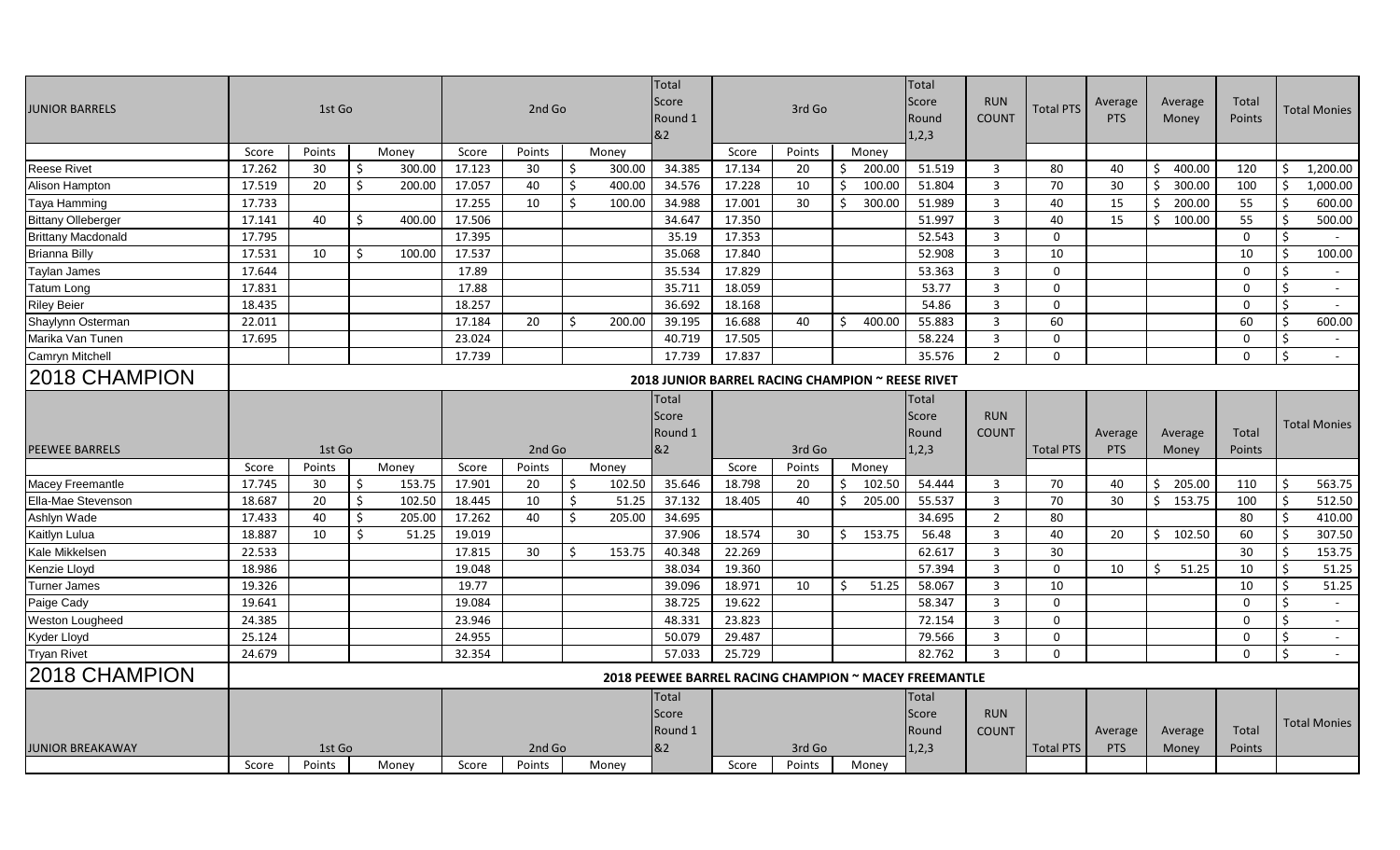| <b>Patrick Bennett</b>          | 4.0   | 40     | \$ | 400.00   |       |        |         |          | 4            | 4.200  | 30     | 300.00<br>\$                                            | 8.200   | $\overline{2}$ | 70               | 40      | 400.00<br>$\ddot{\mathsf{S}}$ | 110         | \$<br>1,100.00      |
|---------------------------------|-------|--------|----|----------|-------|--------|---------|----------|--------------|--------|--------|---------------------------------------------------------|---------|----------------|------------------|---------|-------------------------------|-------------|---------------------|
| <b>Carson Weaver</b>            |       |        |    |          | 3.6   | 40     | -Ś      | 400.00   | 3.6          | 5.000  | 10     | \$<br>100.00                                            | 8.600   | $\overline{2}$ | 50               | 30      | Ŝ.<br>300.00                  | 80          | Ś<br>800.00         |
| <b>Fallon Jones</b>             | 5.2   | 20     | -Ś | 200.00   |       |        |         |          | 5.2          | 3.700  | 40     | 400.00                                                  | 8.900   | $\overline{2}$ | 60               | 20      | \$<br>200.00                  | 80          | 800.00<br>Ś         |
| Justin Harris                   | 13.5  | 10     | \$ | 100.00   | 4.4   | 30     | Ŝ.      | 300.00   | 17.9         |        |        |                                                         | 17.900  | $\overline{2}$ | 40               | 10      | $\zeta$<br>100.00             | 50          | Ś<br>500.00         |
| Gracie Antoine                  | 4.1   | 30     | Ś  | 300.00   |       |        |         |          | 4.1          |        |        |                                                         | 4.100   | $\mathbf{1}$   | 30               |         |                               | 30          | 300.00              |
| Taya Hamming                    |       |        |    |          | 4.5   | 20     | -Ś      | 200.00   | 4.5          |        |        |                                                         | 4.500   | 1              | 20               |         |                               | 20          | 200.00<br>Ś         |
| <b>Brianna Billy</b>            |       |        |    |          |       |        |         |          | $\mathbf 0$  | 4.600  | 20     | 200.00<br>Ŝ.                                            | 4.600   | 1              | 20               |         |                               | 20          | 200.00              |
| Wyatte Copeland                 |       |        |    |          | 5.5   | 10     | Ŝ.      | 100.00   | 5.5          |        |        |                                                         | 5.500   | 1              | 10               |         |                               | 10          | 100.00<br>S         |
| Carson Payton                   |       |        |    |          | 5.7   |        |         |          | 5.7          |        |        |                                                         | 5.700   | $\mathbf{1}$   | $\mathbf 0$      |         |                               | $\mathbf 0$ | Ś                   |
| <b>Brittany Ollenberger</b>     |       |        |    |          | 12.8  |        |         |          | 12.8         |        |        |                                                         | 12.800  | 1              | $\Omega$         |         |                               | $\mathbf 0$ | \$<br>$\sim$        |
| Taylan James                    |       |        |    |          |       |        |         |          | $\mathbf{0}$ |        |        |                                                         | 0.000   | $\mathbf 0$    | $\Omega$         |         |                               | $\mathbf 0$ | \$                  |
| Macey Freemantle                |       |        |    |          |       |        |         |          | $\Omega$     |        |        |                                                         | 0.000   | $\Omega$       | $\Omega$         |         |                               | $\Omega$    | Ś.<br>$\sim$        |
| 2018 CHAMPION                   |       |        |    |          |       |        |         |          |              |        |        | 2018 JUNIOR BREAKAWAY ROPING CHAMPION ~ PATRICK BENNETT |         |                |                  |         |                               |             |                     |
|                                 |       |        |    |          |       |        |         |          | <b>Total</b> |        |        |                                                         | Total   |                |                  |         |                               |             |                     |
|                                 |       |        |    |          |       |        |         |          | Score        |        |        |                                                         | Score   | <b>RUN</b>     |                  |         |                               |             |                     |
|                                 |       |        |    |          |       |        |         |          | Round 1      |        |        |                                                         | Round   | <b>COUNT</b>   |                  | Average | Average                       | Total       | <b>Total Monies</b> |
| <b>TEAM ROPING</b>              |       | 1st Go |    |          |       | 2nd Go |         |          | &2           |        | 3rd Go |                                                         | 1, 2, 3 |                | <b>Total PTS</b> | PTS     | Money                         | Points      |                     |
|                                 | Score | Points |    | Money    | Score | Points |         | Money    |              | Score  | Points | Money                                                   |         |                |                  |         |                               |             |                     |
| Logan Wharry/Levi Hughes        |       |        |    |          | 10.8  | 15     | Ŝ.      | 750.00   | 10.80        | 5.600  | 40     | \$2,000.00                                              | 16.40   | $\overline{2}$ | 55               | 20      | \$1,000.00                    | 75          | 3,750.00<br>Ś       |
| <b>Troy Gerard/Cody Brett</b>   | 8.0   | 30     | \$ | 1,500.00 | 11.0  |        |         |          | 19.00        | 9.400  |        |                                                         | 28.40   | $\overline{3}$ | $\overline{30}$  | 40      | \$2,000.00                    | 70          | 3,500.00<br>.\$     |
| Tim Terepocki / Ty Lytton       | 8.2   | 20     | Ś  | 1,000.00 |       |        |         |          | 8.20         | 6.200  | 20     | \$1,000.00                                              | 14.40   | $\overline{2}$ | 40               | 30      | \$1,500.00                    | 70          | 3,500.00            |
| Kyle Bell/ Steve Lloyd          | 6.9   | 40     | Ś  | 2,000.00 | 16.5  |        |         |          | 23.40        |        |        |                                                         | 23.40   | $\overline{2}$ | 40               |         |                               | 40          | 2,000.00<br>\$      |
| Lance Muehlen/ Josh Siemens     |       |        |    |          | 9.3   | 40     | Ŝ.      | 2,000.00 | 9.30         | 20.200 |        |                                                         | 29.50   | 2              | 40               |         |                               | 40          | \$<br>2,000.00      |
| Aaron Palmer/Clayton Freemantle |       |        |    |          |       |        |         |          | 0.00         | 5.700  | 30     | \$1,500.00                                              | 5.70    | $\mathbf{1}$   | 30               |         |                               | 30          | 1,500.00<br>Ś       |
| Jason Beier/Luke Muehlen        |       |        |    |          | 10.3  | 30     | Ŝ.      | 1,500.00 | 10.30        |        |        |                                                         | 10.30   | 1              | 30               |         |                               | 30          | 1,500.00<br>Ś       |
| Chad Evenson/Mike Beers         | 12.4  | 10     | -Ś | 500.00   |       |        |         |          | 12.40        | 10.200 |        |                                                         | 22.60   | $\overline{2}$ | 10               | 10      | \$<br>500.00                  | 20          | \$<br>1,000.00      |
| Neal Antoine/Riley Isnardy      | 19.8  |        |    |          | 10.8  | 15     | -Ś      | 750.00   | 30.60        |        |        |                                                         | 30.60   | $\overline{2}$ | 15               |         |                               | 15          | 750.00              |
| Pat Muehlen/Riley Olin          |       |        |    |          | 16.0  |        |         |          | 16.00        | 8.400  | 10     | 500.00<br>ς.                                            | 24.40   | $\overline{2}$ | 10               |         |                               | 10          | 500.00<br>S,        |
| Cody Brett/Cody Braaten         |       |        |    |          |       |        |         |          | 0.00         | 11.800 |        |                                                         | 11.80   | 1              | $\Omega$         |         |                               | $\mathbf 0$ | .\$<br>$\sim$       |
| Owen Perry/Ryan Roberts         |       |        |    |          | 15.0  |        |         |          | 15.00        |        |        |                                                         | 15.00   | 1              | $\Omega$         |         |                               | $\Omega$    | \$                  |
| 2018 CHAMPION                   |       |        |    |          |       |        |         |          |              |        |        | 2018 TEAM ROPING CHAMPIONS ~ LOGAN WHARRY & LEVI HUGHES |         |                |                  |         |                               |             |                     |
|                                 |       |        |    |          |       |        |         |          | <b>Total</b> |        |        |                                                         | Total   |                |                  |         |                               |             |                     |
|                                 |       |        |    |          |       |        |         |          | Score        |        |        |                                                         | Score   | <b>RIDE</b>    |                  |         |                               |             |                     |
|                                 |       |        |    |          |       |        |         |          | Round 1      |        |        |                                                         | Round   | <b>COUNT</b>   |                  | Average | Average                       | Total       | <b>Total Monies</b> |
| <b>BULL RIDING</b>              |       | 1st Go |    |          |       | 2nd Go |         |          | 82           |        | 3rd Go |                                                         | 1, 2, 3 |                | <b>Total PTS</b> | PTS     | Money                         | Points      |                     |
|                                 | Score | Points |    | Money    | Score | Points |         | Money    |              | Score  | Points | Money                                                   |         |                |                  |         |                               |             |                     |
| Denton Spiers                   | 85.5  | 40     | Ŝ. | 1,375.00 | 79.5  | 30     | Ŝ.      | 750.00   | 165          | 87.000 | 40     | \$2,500.00                                              | 252     | $\overline{3}$ | 110              | 40      | \$1,000.00                    | 150         | 5,625.00            |
| Lane Cork                       | 80    | 30     | Ś. | 1,125.00 | 83    | 40     | -Ś      | 1,000.00 | 163          |        |        |                                                         | 163     | $\overline{2}$ | 70               | 30      | 750.00<br>\$                  | 100         | 2,875.00            |
| <b>Isaac Mack</b>               |       |        |    |          | 65    | 20     | Ŝ.      | 500.00   | 65           |        |        |                                                         | 65      | 1              | 20               | 20      | \$<br>500.00                  | 40          | 1,000.00            |
| Justin Mitchell                 |       |        |    |          | 62    | 10     | $\zeta$ | 250.00   | 62           |        |        |                                                         | 62      | 1              | 10               | 10      | $\ddot{\mathsf{S}}$<br>250.00 | 20          | .\$<br>500.00       |